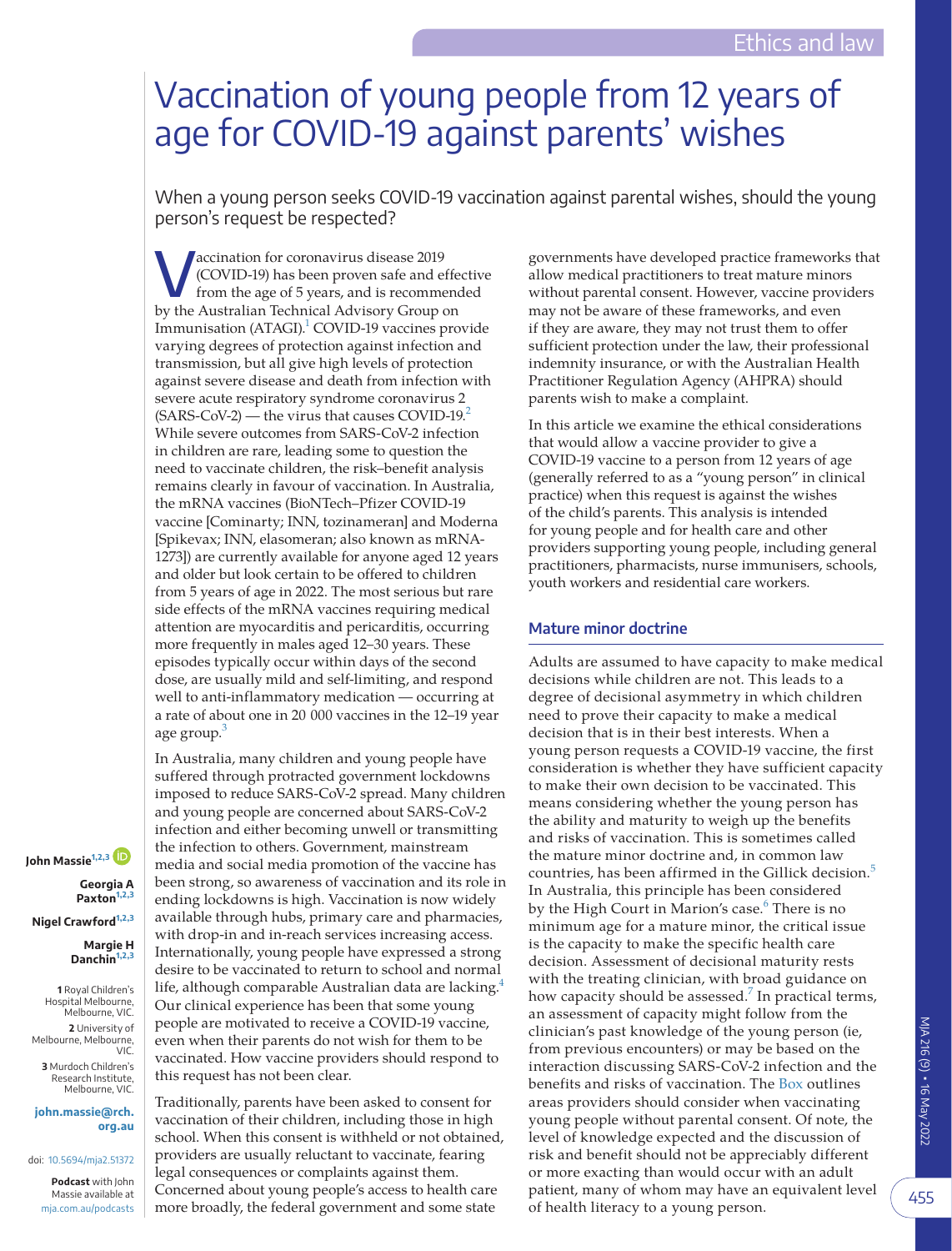<span id="page-1-0"></span>

| How to respond when a young person (aged 12-17 years) requests a coronavirus disease 2019 (COVID-19) vaccine                                                                     |                                                                                                                                                                                                                              |
|----------------------------------------------------------------------------------------------------------------------------------------------------------------------------------|------------------------------------------------------------------------------------------------------------------------------------------------------------------------------------------------------------------------------|
| Assess the young person's capacity (find out<br>about them and consider their questions and<br>the consultation)                                                                 | Check age, school level, learning difficulties, medical history. The immuniser has to<br>assess the young person's ability to make an informed decision and their reasons for<br>seeking vaccination                         |
| Ask about the parents' or carers' view on child<br>vaccination                                                                                                                   | Clarify quardianship details. Ask about both parents' (quardians) views                                                                                                                                                      |
| Assess the young person's knowledge                                                                                                                                              | Find out about the child's knowledge of COVID-19 and the COVID-19 vaccine (ie, which<br>vaccine they are receiving)                                                                                                          |
| Discuss the benefits and risks of COVID-19<br>vaccination                                                                                                                        | Ask screening questions for eligibility and discuss the common and expected side<br>effects (local and systematic symptoms) and rare but serious side effects, including<br>myocarditis/pericarditis after the mRNA vaccines |
| Recommend child tells their parents<br>(guardians) about having the COVID-19 vaccine                                                                                             | Assess what will happen if the young person tells their parents and be prepared to<br>support the young person                                                                                                               |
| Privacy                                                                                                                                                                          | If the child is aged 12–13 years, ask if they wish the Medicare record to be made private                                                                                                                                    |
| Document consent for vaccination                                                                                                                                                 | Upload the vaccine record to the Australian Immunisation Register                                                                                                                                                            |
| For young people requiring the assistance of an interpreter this will require language services assistance, which is available in health care settings, including<br>pharmacies. |                                                                                                                                                                                                                              |

Gillick situates capacity as being specific to the treatment proposed, such that a young person may have the capacity to make straightforward decisions but not necessarily more complex ones.<sup>8</sup> There is evidence that many young people have similar cognitive capacity to adults, which would suggest that they should be able to give informed consent for COVID-19 vaccination.<sup>9-11</sup> Conversely, neurobiology also tells us that adolescents may have a reduced appreciation of risk.<sup>12</sup> However, given the known risks of SARS-CoV-2 infection outweigh the risks of an adverse event to a COVID-19 vaccine, and that the vaccine is strongly protective, this concern against vaccinating young people does not hold ethical weight. Another feature of adolescence is developing values and planning ability, such that current decisions may be regretted later.<sup>12</sup> Regret is not unique to adolescence and given the short term nature of vaccination, the possibility of regret also does not carry a great deal of ethical weight against vaccinating the young person. The fact a young person might choose to be vaccinated against their parents' wishes could also be considered an endorsement of their capacity to decide — it is unlikely a decision to seek vaccination would be made simply in defiance of parental authority.

What may be important for the young person who is vaccinated against their parents' wishes is the conflict this might generate within their family. This concern can be mitigated through a combination of privacy and prevaccination counselling. There is a case for young people to tell their parents they have been vaccinated, consistent with their developing autonomy, and to promote trust in their family relationships. How the parent then responds to their vaccinated child is not primarily the responsibility of the vaccine provider, but the young person may need support if there is a fallout. Postvaccination support, to manage family conflict or adverse reactions to the vaccine, should be organised through the young person's GP or community health provider.

# **Particular considerations for COVID-19 vaccination**

There are analogies between the Gillick determination, which related to the provision of oral contraceptive

medications to young people, and the situation of young people requesting a COVID-19 vaccine without parental consent. Key similarities are privacy, best interests, and public health. Young people can see their doctor and request treatment without their parents' knowledge, under the usual doctor–patient confidentiality. Federal and state governments have confirmed this right to privacy for young people in a variety of ways. Even if young people are included on their parents' Medicare card, no details of a consultation appear for children over 14 years of age. A patient aged 12–13 years can request that a consultation is made private, so it is not visible to others on the Medicare card. Similarly, the Australian Immunisation Register holds information for those aged 14 years and older in confidence. These privacy arrangements are underpinned by the bioethical principle of respect for persons.<sup>13</sup> The young person's decision to have a COVID-19 vaccine is consistent with their best interests, both what the young person interprets as best for themselves through their decision to be vaccinated (self-determined best interests) and also supported by medical recommendations. Finally, having a COVID-19 vaccine is in line with good public health practice; $14,15$ therefore, the principles underpinning Gillick competence are directly applicable to young people independently seeking COVID-19 vaccination.

# **Limits of parental authority**

In most situations of clinical and ethical practice, parents are accepted as the natural and legal decision makers for their children. Clinicians' work to develop a three-way relationship with children and young people and their parents or carers, in a model of shared decision making. When a child seeks COVID-19 vaccination against parental wishes, there is a breakdown of this three-way relationship. How should parent authority be considered in this situation? Commentators agree that parental authority is not absolute and children are not the property of their parents.<sup>16</sup> Parental authority is limited in three ways: the parents' capacity to make informed decisions for their children, the parents acting in their child's best